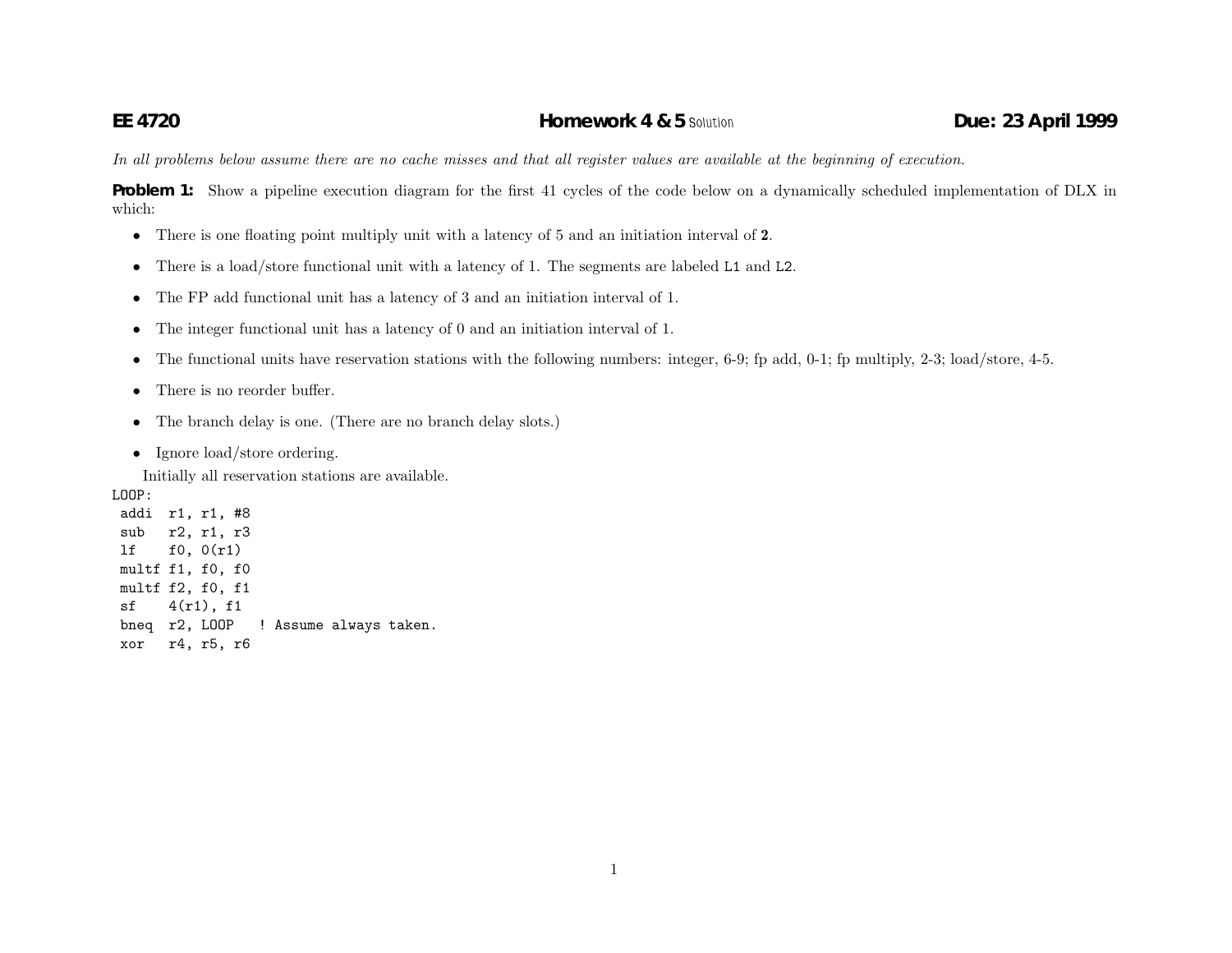| LOOP:                                                   |            |         |              |    |                                          |                |                   |    |                                                                     |              |    |              |       |                   |                           |       |    |    |                                |    |                                                                          |                   |              |          |
|---------------------------------------------------------|------------|---------|--------------|----|------------------------------------------|----------------|-------------------|----|---------------------------------------------------------------------|--------------|----|--------------|-------|-------------------|---------------------------|-------|----|----|--------------------------------|----|--------------------------------------------------------------------------|-------------------|--------------|----------|
| Cycle                                                   |            | $\circ$ | $1 \quad$    | 2  | 3                                        | $\overline{4}$ | 5                 |    | 6 7                                                                 | 8            | 9  |              | 10 11 |                   | 12  13  14  15  16        |       |    |    | 17                             | 18 | 19                                                                       | -20               | 21           | 22       |
| addi r1, r1, #8 IF                                      |            |         |              |    | ID 6:EX 6:WB                             |                |                   |    |                                                                     | IF           |    | ID 6:EX 6:WB |       |                   |                           |       |    |    |                                |    |                                                                          |                   | ΙF           | ID       |
| sub                                                     | r2, r1, r3 |         |              |    | IF ID 7:EX 7:WB                          |                |                   |    |                                                                     |              | IF |              |       | ID 7:EX 7:EX 7:WB |                           |       |    |    |                                |    |                                                                          |                   |              | IF       |
| lf                                                      | f0, 0(r1)  |         |              | IF |                                          |                | ID 4:L1 4:L2 4:WB |    |                                                                     |              |    | IF           |       |                   | ID 5:RS 5:L1 5:L2 5:WB    |       |    |    |                                |    |                                                                          |                   |              |          |
| multf f1, f0, f0                                        |            |         |              |    | IF                                       |                |                   |    | ID 2:RS 2:M1 2:M1 2:M2 2:M2 2:M3 2:M3 2:WB                          |              |    |              |       |                   |                           |       |    |    |                                |    |                                                                          |                   |              |          |
|                                                         |            |         |              |    |                                          |                |                   |    |                                                                     |              |    |              | TF.   |                   |                           |       |    |    |                                |    | ID 2:RS 2:RS 2:M1 2:M1 2:M2 2:M2 2:M3 2:M3 2:WB                          |                   |              |          |
| multf f2, f0, f1                                        |            |         |              |    |                                          | ΙF             |                   |    | ID 3:RS 3:RS 3:RS 3:RS 3:RS 3:RS 3:M1 3:M1 3:M2 3:M2 3:M3 3:M3 3:WB |              |    |              |       |                   |                           |       |    |    |                                |    |                                                                          |                   |              |          |
|                                                         |            |         |              |    |                                          |                |                   |    |                                                                     |              |    |              |       | TF.               |                           |       |    |    |                                |    | ID ------------------------> 3:RS 3:RS 3:M1 3:M1                         |                   |              |          |
| sf                                                      | 4(r1), f1  |         |              |    |                                          |                | ΙF                |    | ID 4:RS 4:RS 4:RS 4:RS 4:RS 4:RS 4:L1 4:L2 4:WB                     |              |    |              |       |                   |                           |       |    |    |                                |    |                                                                          |                   |              |          |
|                                                         |            |         |              |    |                                          |                |                   |    |                                                                     |              |    |              |       |                   |                           |       |    |    | IF --------------------------> |    |                                                                          | ID 4:RS 4:L1 4:L2 |              |          |
| bneq r2, LOOP                                           |            |         |              |    |                                          |                |                   | ΙF | ID                                                                  |              |    |              |       |                   |                           |       |    |    |                                |    | ΙF                                                                       | ID                |              |          |
| xor                                                     | r4, r5, r6 |         |              |    |                                          |                |                   |    | IF                                                                  | $\mathbf{x}$ |    |              |       |                   |                           |       |    |    |                                |    |                                                                          | IF                | $\mathbf{x}$ |          |
|                                                         |            |         |              |    |                                          |                |                   |    |                                                                     |              |    |              |       |                   |                           |       |    |    |                                |    |                                                                          |                   |              |          |
|                                                         |            |         |              |    |                                          |                |                   |    |                                                                     |              |    |              |       |                   |                           |       |    |    |                                |    |                                                                          |                   |              |          |
| LOOP:                                                   |            |         |              |    |                                          |                |                   |    |                                                                     |              |    |              |       |                   |                           |       |    |    |                                |    |                                                                          |                   |              |          |
| Cycle                                                   |            | -20     | 21           | 22 |                                          | 23 24          | 25                |    | 26 27                                                               | 28           | 29 | 30           | 31    | 32                |                           | 33 34 | 35 | 36 | 37                             | 38 | 39                                                                       | 40                | 41           | 42       |
| addi r1, r1, #8                                         |            |         | IF           |    | ID $6:EX$ $6:WB$                         |                |                   |    |                                                                     |              |    | ΙF           |       | ID 6:EX 6:WB      |                           |       |    |    |                                |    |                                                                          |                   |              |          |
| sub                                                     | r2, r1, r3 |         |              | IF |                                          |                | ID 7:EX 7:WB      |    |                                                                     |              |    |              | IF.   |                   | ID 7:EX 7:EX 7:WB         |       |    |    |                                |    |                                                                          |                   |              |          |
| lf                                                      | f0, 0(r1)  |         |              |    | IF                                       |                |                   |    | ID 4:L1 4:L2 4:L2 4:WB                                              |              |    |              |       |                   | IF ID 5:RS 5:L1 5:L2 5:WB |       |    |    |                                |    |                                                                          |                   |              |          |
| multf f1, f0, f0 2: M3 WB                               |            |         |              |    |                                          |                |                   |    | IF ID 2:RS 2:RS 2:M1 2:M1 2:M2 2:M2 2:M3 2:M3 2:WB                  |              |    |              |       |                   |                           |       |    |    |                                |    |                                                                          |                   |              |          |
|                                                         |            |         |              |    |                                          |                |                   |    |                                                                     |              |    |              |       |                   | IF.                       |       |    |    |                                |    | ID 2:RS 2:RS 2:M1 2:M1 2:M2 2:M2 2:M3 2:M3                               |                   |              |          |
| multf f2, f0,f1 3:RS 3:M1 3:M1 3:M2 3:M2 3:M3 3:M3 3:WB |            |         |              |    |                                          |                |                   |    |                                                                     |              |    |              |       |                   |                           |       |    |    |                                |    |                                                                          |                   |              |          |
|                                                         |            |         |              |    |                                          |                | TF.               |    |                                                                     |              |    |              |       |                   |                           |       |    |    |                                |    | ID ---> 3:RS 3:RS 3:RS 3:RS 3:RS 3:RS 3:M1 3:M1 3:M2 3:M2 3:M3 3:M3 3:WB |                   |              |          |
|                                                         |            |         |              |    |                                          |                |                   |    |                                                                     |              |    |              |       |                   |                           | TF    |    |    |                                |    | ID ------------------------> 3:RS 3:RS                                   |                   |              |          |
| sf                                                      |            |         |              |    | $4(r1)$ , f1 $4:RS$ $4:LI$ $4:L2$ $4:WB$ |                |                   |    | IF ---> ID 4:RS 4:RS 4:RS 4:RS 4:RS 4:RS 4:L1 4:L2 4:WB             |              |    |              |       |                   |                           |       |    |    |                                |    |                                                                          |                   |              |          |
|                                                         |            |         |              |    |                                          |                |                   |    |                                                                     |              |    |              |       |                   |                           |       |    |    |                                |    | TF ------------------------>                                             |                   |              | ID 4: L1 |
| bneg r2, LOOP                                           |            | ID      |              |    |                                          |                |                   |    |                                                                     | <b>TF</b>    | ID |              |       |                   |                           |       |    |    |                                |    |                                                                          |                   | TF           | ID       |
| xor r4, r5, r6 IF                                       |            |         | $\mathbf{x}$ |    |                                          |                |                   |    |                                                                     |              | IF | X            |       |                   |                           |       |    |    |                                |    |                                                                          |                   |              | ΙF       |

Note: In cycle 12 the load waits an extra cycle because L1 is being used by the store. (As a general rule, the instruction waiting longer should start first. When contending for *the CDB, the functional unit with the longer latency gets priority.)*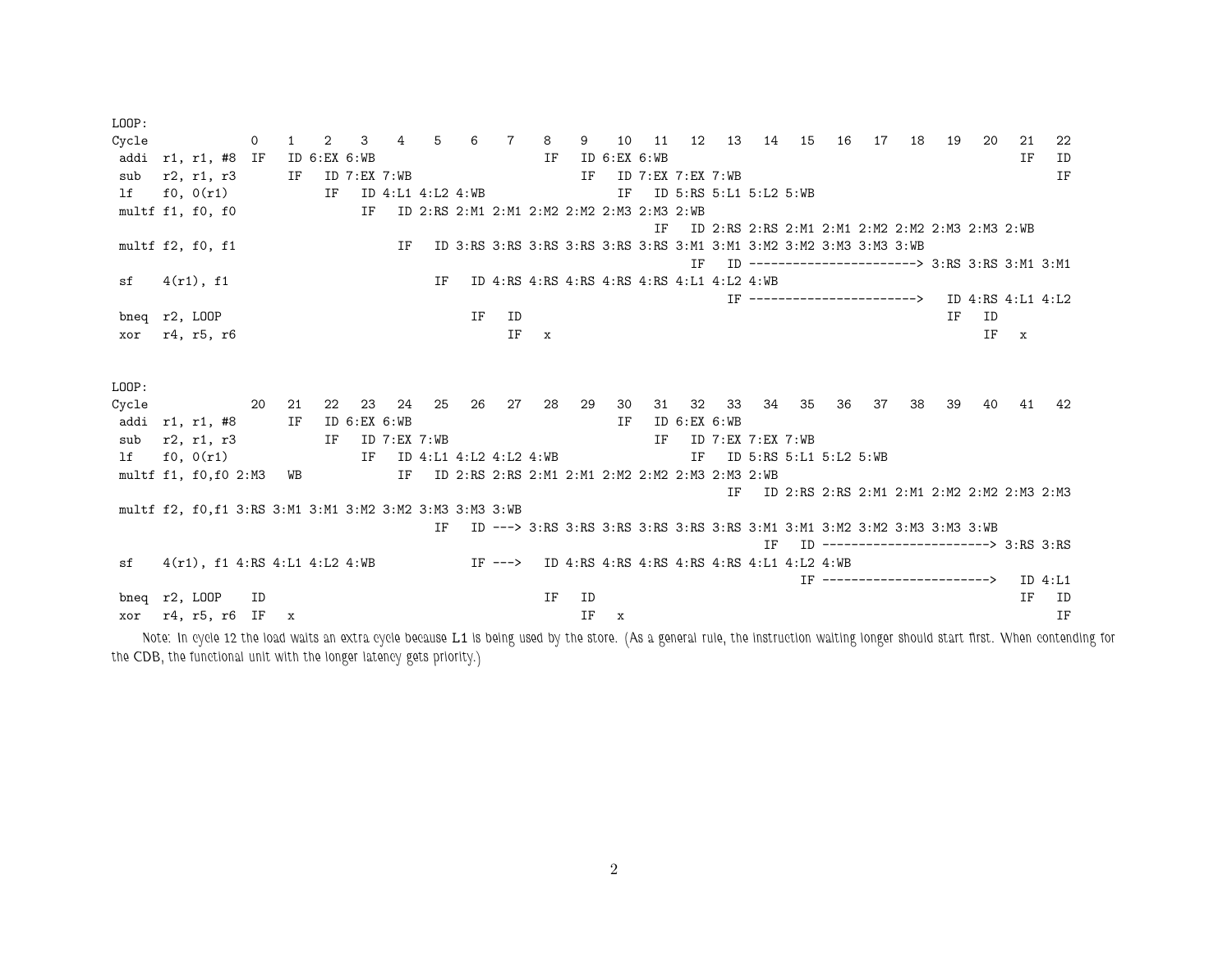**Problem 2:** Determine the CPI for a large number of iterations of the loop above (or give a good reason why it would be very difficult to determine the CPI).

Consider the state of the machine when fetching the first instruction of the loop, addi. It is the same at cycle 8 and 30 (for example, in both cases the first multiply from the previous iteration started the second multiply stage, the sf and second multf are sitting in reservation stations, and the number of free reservation stations at each functional unit is the same in both cycles). There are 7 instructions per iteration, so the CPI is  $(30-8)/(2\times7) = 1.571$  CPI.

**Problem 3:** What are the minimum number of reservation stations of each type needed so that the code above executes at maximum speed? What is the CPI at maximum speed? (This part was not in the problem as originally assigned:) The CDB can handle any number of writebacks per cycle and there are an unlimited number of functional units.

The problem as originally assigned was more tedious than intended. To solve it one would need to find a repeating pattern of iterations. Because of contention for the CDB, the repeating pattern does not occur in the first few iterations and so one would have to tediously construct the diagram *for many iterations.*

To solve this problem construct a pipeline execution diagram assuming an unlimited number of reservation stations. The diagram should continue until every instruction in the first iteration completes. (This loop does not have inter-iteration dependencies, but if it did [e.g., if the second multiply were  $\texttt{multf f2, f1, f2}$  the diagram would continue until every instruction in the second iteration finished.) From the diagram find the maximum number of reservation stations used. For the code above the diagram should be continued *until cycle <sup>18</sup> (a few extra cycles are shown):*

| LOOP:            |            |  |         |    |    |    |    |    |    |                 |                |    |    |    |    |    |    |    |    |    |    |    |    |                |    |
|------------------|------------|--|---------|----|----|----|----|----|----|-----------------|----------------|----|----|----|----|----|----|----|----|----|----|----|----|----------------|----|
| Cycle            |            |  | $\circ$ |    | 2  | 3  | 4  | 5  | 6  | $7\overline{ }$ | 8              | 9  | 10 | 11 | 12 | 13 | 14 | 15 | 16 | 17 | 18 | 19 | 20 | 21             | 22 |
| addi             | r1, r1, #8 |  | ΙF      | ID | ЕX | WB |    |    |    |                 | ΙF             | ID | ЕX | WВ |    |    |    |    | IF | ID | ЕX | WB |    |                |    |
| sub              | r2, r1, r3 |  |         | ΙF | ID | ЕX | WB |    |    |                 |                | ΙF | ID | ЕX | WB |    |    |    |    | ΙF | ID | ЕX | WВ |                |    |
| lf               | f0, 0(r1)  |  |         |    | ΙF | ID | L1 | L2 | WB |                 |                |    | ΙF | ID | L1 | L2 | WВ |    |    |    | IF | ID | L1 | L2             | WB |
| multf f1, f0, f0 |            |  |         |    |    | ΙF | ID | RS | M1 | M1              | M <sub>2</sub> | M2 | МЗ | МЗ | WB |    |    |    |    |    |    |    |    |                |    |
|                  |            |  |         |    |    |    |    |    |    |                 |                |    |    | ΙF | ID | RS | M1 | M1 | M2 | M2 | МЗ | MЗ | WB |                |    |
|                  |            |  |         |    |    |    |    |    |    |                 |                |    |    |    |    |    |    |    |    |    |    | ΙF | ID | RS             | M1 |
| multf f2, f0, f1 |            |  |         |    |    |    | ΙF | ID | RS | RS              | RS             | RS | RS | RS | M1 | M1 | M2 | M2 | ΜЗ | ΜЗ | WB |    |    |                |    |
|                  |            |  |         |    |    |    |    |    |    |                 |                |    |    |    | ΙF | ID | RS | RS | RS | RS | RS | RS | M1 | M1             | M2 |
|                  |            |  |         |    |    |    |    |    |    |                 |                |    |    |    |    |    |    |    |    |    |    |    | ΙF | ID             | RS |
| sf               | 4(r1), f1  |  |         |    |    |    |    | ΙF | ID | RS              | RS             | RS | RS | RS | L1 | L2 | WВ |    |    |    |    |    |    |                |    |
|                  |            |  |         |    |    |    |    |    |    |                 |                |    |    |    |    | IF | ID | RS | RS | RS | RS | RS | L1 | L <sub>2</sub> | WB |
|                  |            |  |         |    |    |    |    |    |    |                 |                |    |    |    |    |    |    |    |    |    |    |    |    | ΙF             | ID |
| bneq r2, LOOP    |            |  |         |    |    |    |    |    | ΙF | ID              |                |    |    |    |    |    | ΙF | ID |    |    |    |    |    |                | ΙF |
| xor              | r4, r5, r6 |  |         |    |    |    |    |    |    | IF              | X              |    |    |    |    |    |    | ΙF | X  |    |    |    |    |                |    |

Two integer RS are needed (cycle 3), zero FP add RS are needed, three FP multiply units are needed (cycle 14),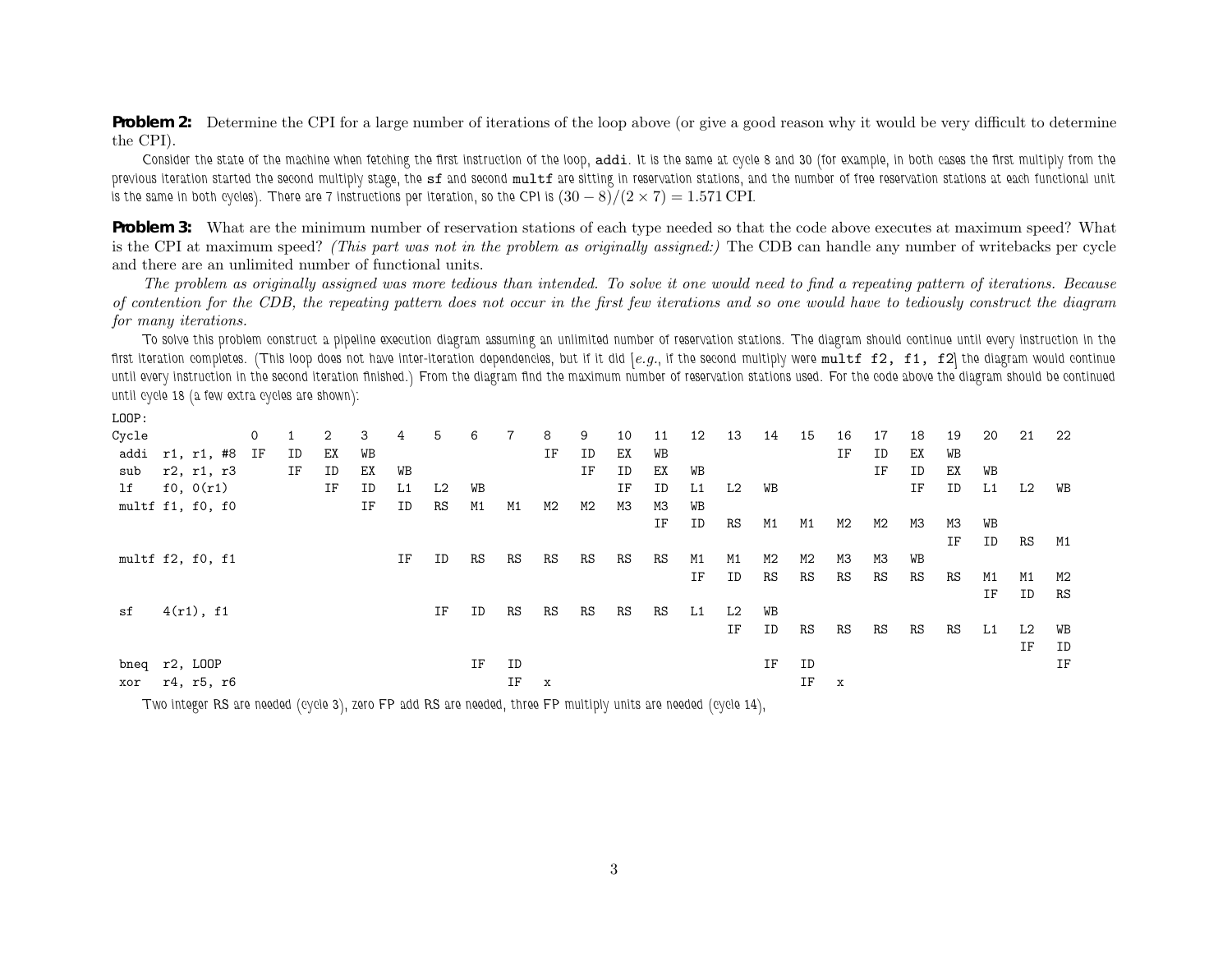**Problem 4:** The code below executes on <sup>a</sup> machine similar to the type described in the first problem except that it uses <sup>a</sup> reorder buffer. Draw <sup>a</sup> <sup>p</sup>ipeline execution diagram for the code below, be sure to show when each instruction commits. Remember that instructions stall in the functional unit if they are not granted access to the CDB.

LOOP:

lf f0, 0(r1) multf f1, f0, f0 multf f2, f0, f1 addf f3, f3, f0 lf f4, 8(r1)  $sf$  4(r1), f1 multf f1, f4, f4 multf f2, f4, f1 addi r1, r1, #16 sub r3, r4, r5 xor r6, r7, r8 or r9, r10, r11

Since a re-order buffer is being used instruction results will be identified by their reorder buffer entry number rather than their reservation station number. For that reason reservation stations are only held until execution initiation. For example, the first multf only needs a RS in cycle 3.

LOOP:

| Cycle |                          | $\circ$ |    | 2  | 3       | 4  | $\mathbf b$                      | 6  |                         | 8  | 9  | 10 | 11 | 12        | 13                          | 14        | 15        | 16 | 17 | 18 | 19 | 20 |   |   | 21 22 23 24 25 |  |
|-------|--------------------------|---------|----|----|---------|----|----------------------------------|----|-------------------------|----|----|----|----|-----------|-----------------------------|-----------|-----------|----|----|----|----|----|---|---|----------------|--|
| lf    | f0, 0(r1)                | ΙF      | ID | L1 | L2      | WС |                                  |    |                         |    |    |    |    |           |                             |           |           |    |    |    |    |    |   |   |                |  |
|       | multf f1, f0, f0         |         | IF |    | ID 2:RS | M1 | M1                               | M2 | M2                      | МЗ | МЗ | WC |    |           |                             |           |           |    |    |    |    |    |   |   |                |  |
|       | multf $f2$ , $f0$ , $f1$ |         |    | IF |         |    | ID 3:RS 3:RS 3:RS 3:RS 3:RS 3:RS |    |                         |    |    | M1 | M1 | M2        | M2                          | ΜЗ        | ΜЗ        | WC |    |    |    |    |   |   |                |  |
|       | addf f3, f3, f0          |         |    |    | IF      | ID | A1                               | A2 | ΑЗ                      | A4 | WB |    |    |           |                             |           |           |    | C  |    |    |    |   |   |                |  |
| lf    | f4, 8(r1)                |         |    |    |         | ΙF | ID                               | L1 | L2                      | WB |    |    |    |           |                             |           |           |    |    | C  |    |    |   |   |                |  |
| sf    | 4(r1), f1                |         |    |    |         |    | IF                               |    | ID $4:RS$ $4:RS$ $4:RS$ |    |    | L1 | L2 | WB        |                             |           |           |    |    |    | C  |    |   |   |                |  |
|       | multf f1, f4, f4         |         |    |    |         |    |                                  | ΙF | ID                      | M1 | M1 | M2 | M2 | ΜЗ        | МЗ                          | WB        |           |    |    |    |    | C  |   |   |                |  |
|       | multf f2, f4, f1         |         |    |    |         |    |                                  |    | ΙF                      |    |    |    |    |           | ID 3:RS 3:RS 3:RS 3:RS 3:RS | M1        | M1        | M2 | M2 | ΜЗ | ΜЗ | WB | C |   |                |  |
|       | addi r1, r1, #16         |         |    |    |         |    |                                  |    |                         | ΙF | ID | EX | WB |           |                             |           |           |    |    |    |    |    |   |   |                |  |
| sub   | r3, r4, r5               |         |    |    |         |    |                                  |    |                         |    | IF | ID |    | $EX$ ---> | WB                          |           |           |    |    |    |    |    |   | C |                |  |
| xor   | r6, r7, r8               |         |    |    |         |    |                                  |    |                         |    |    | IF |    | ID 7:RS   |                             | $EX$ ---> | WВ        |    |    |    |    |    |   |   | C              |  |
| or    | r9, r10, r11             |         |    |    |         |    |                                  |    |                         |    |    |    | ΙF |           | ID $6:RS$ $6:RS$            |           | $EX$ ---> |    | WB |    |    |    |   |   |                |  |

**Problem 5:** Consider the code execution from the problem above. Suppose there is an exception in the L2 segment executing the second 1f. At what cycle would the trap instruction be inserted? What might go wrong if <sup>a</sup> reorder buffer had not been used?

The trap will be inserted when 1f reaches the head of the reorder buffer, at cycle 18. If a reorder buffer were not used and the preceding multiply raised an exception, the trap *handler for* lf *might run before the one for* multf*.*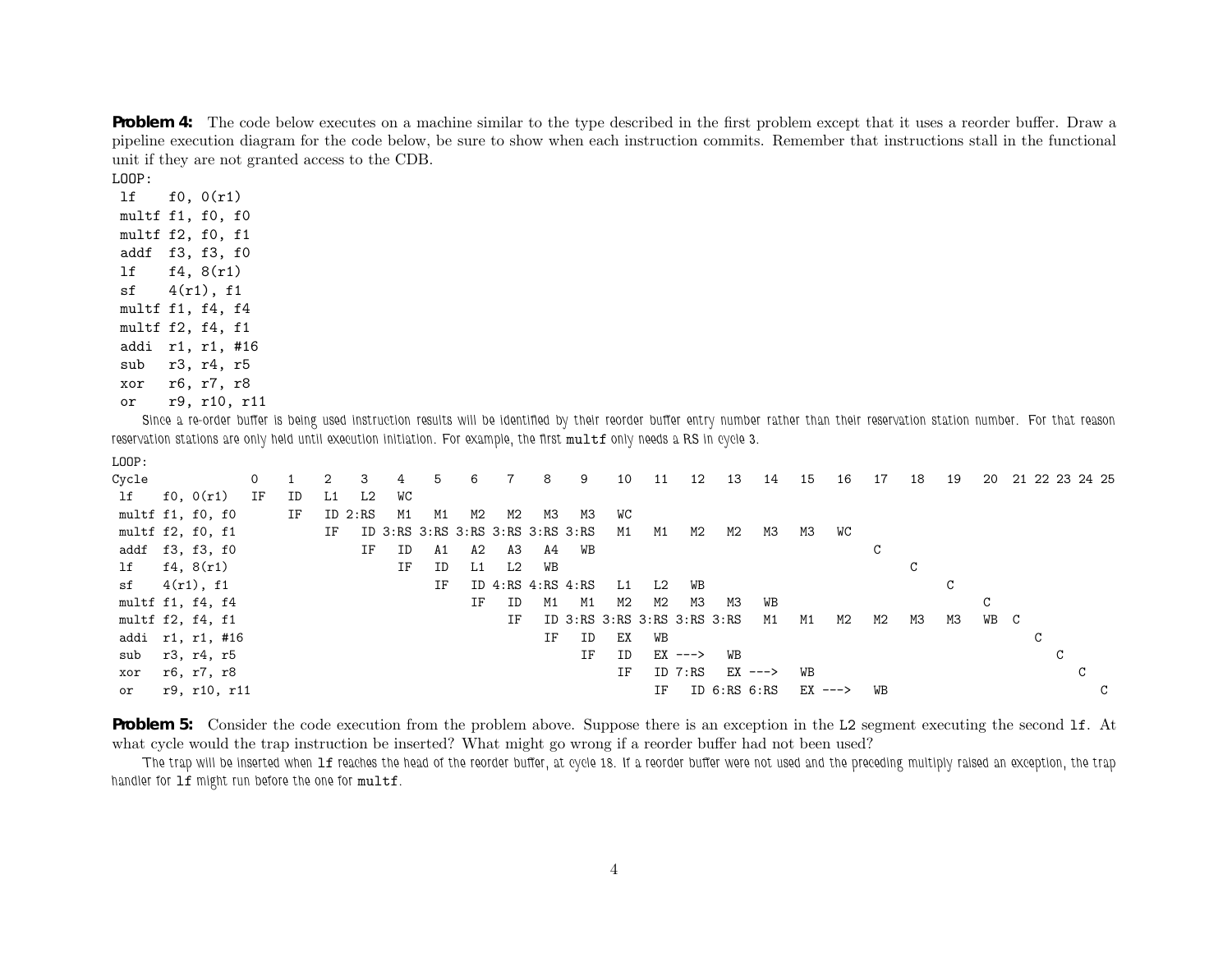| execution units. The reservation station numbers are as given in the first problem. |              |  |    |    |    |                    |                    |    |                |                 |                                                 |    |    |    |    |    |            |    |              |                |               |    |    |    |    |
|-------------------------------------------------------------------------------------|--------------|--|----|----|----|--------------------|--------------------|----|----------------|-----------------|-------------------------------------------------|----|----|----|----|----|------------|----|--------------|----------------|---------------|----|----|----|----|
| $LOOP: = 0x1008$                                                                    |              |  |    |    |    |                    |                    |    |                |                 |                                                 |    |    |    |    |    |            |    |              |                |               |    |    |    |    |
| lf                                                                                  | f0, 0(r1)    |  |    |    |    |                    |                    |    |                |                 |                                                 |    |    |    |    |    |            |    |              |                |               |    |    |    |    |
| multf f1, f0, f0                                                                    |              |  |    |    |    |                    |                    |    |                |                 |                                                 |    |    |    |    |    |            |    |              |                |               |    |    |    |    |
| multf f2, f0, f1                                                                    |              |  |    |    |    |                    |                    |    |                |                 |                                                 |    |    |    |    |    |            |    |              |                |               |    |    |    |    |
| addf f3, f3, f0                                                                     |              |  |    |    |    |                    |                    |    |                |                 |                                                 |    |    |    |    |    |            |    |              |                |               |    |    |    |    |
| lf                                                                                  | f4, 8(r1)    |  |    |    |    |                    |                    |    |                |                 |                                                 |    |    |    |    |    |            |    |              |                |               |    |    |    |    |
| sf                                                                                  | 4(r1), f1    |  |    |    |    |                    |                    |    |                |                 |                                                 |    |    |    |    |    |            |    |              |                |               |    |    |    |    |
| multf f1, f4, f4                                                                    |              |  |    |    |    |                    |                    |    |                |                 |                                                 |    |    |    |    |    |            |    |              |                |               |    |    |    |    |
| multf f2, f4, f1                                                                    |              |  |    |    |    |                    |                    |    |                |                 |                                                 |    |    |    |    |    |            |    |              |                |               |    |    |    |    |
| addi r1, r1, #16                                                                    |              |  |    |    |    |                    |                    |    |                |                 |                                                 |    |    |    |    |    |            |    |              |                |               |    |    |    |    |
| sub                                                                                 | r3, r4, r5   |  |    |    |    |                    |                    |    |                |                 |                                                 |    |    |    |    |    |            |    |              |                |               |    |    |    |    |
| xor                                                                                 | r6, r7, r8   |  |    |    |    |                    |                    |    |                |                 |                                                 |    |    |    |    |    |            |    |              |                |               |    |    |    |    |
| or                                                                                  | r9, r10, r1  |  |    |    |    |                    |                    |    |                |                 |                                                 |    |    |    |    |    |            |    |              |                |               |    |    |    |    |
| $LOOP: = 0x1008 = 1 0000 0000 1000$                                                 |              |  |    |    |    |                    |                    |    |                |                 |                                                 |    |    |    |    |    |            |    |              |                |               |    |    |    |    |
| Cycle                                                                               |              |  | 0  | 1  | 2  | 3                  | $4\overline{ }$    | 5  | 6              | $7\overline{ }$ | 8                                               | 9  | 10 | 11 | 12 |    | 13  14  15 |    | 16           | 17             | 18            | 19 | 20 | 21 | 22 |
| lf                                                                                  | f0, 0(r1)    |  | IF | ID | L1 | L2                 | WC                 |    |                |                 |                                                 |    |    |    |    |    |            |    |              |                |               |    |    |    |    |
| multf f1, f0, f0 IF                                                                 |              |  |    |    |    | $ID$ $2:RS$ $2:RS$ | M1                 | M1 | M2             | M2              | МЗ                                              | ΜЗ | WC |    |    |    |            |    |              |                |               |    |    |    |    |
| multf f2, f0, f1                                                                    |              |  |    | IF |    |                    |                    |    |                |                 |                                                 |    | M1 | M1 | M2 | M2 | ΜЗ         | ΜЗ | WC           |                |               |    |    |    |    |
| addf f3, f3, f0                                                                     |              |  |    | IF |    | ID 0:RS            | A1                 | A2 | A <sub>3</sub> | A4              | WB                                              |    |    |    |    |    |            |    | C            |                |               |    |    |    |    |
| lf                                                                                  | f4, 8(r1)    |  |    | ΙF | ID | L1                 | L2                 | WB |                |                 |                                                 |    |    |    |    |    |            |    | C            |                |               |    |    |    |    |
| sf                                                                                  | 4(r1), f1    |  |    | ΙF |    |                    |                    |    |                |                 |                                                 |    | L1 | L2 | WB |    |            |    | $\mathsf{C}$ |                |               |    |    |    |    |
| multf f1, f4, f4                                                                    |              |  |    |    | IF |                    | $ID$ $2:RS$ $2:RS$ |    | M1             | M1              | M2                                              | M2 | MЗ | ΜЗ | WB |    |            |    |              | C              |               |    |    |    |    |
| multf f2, f4, f1                                                                    |              |  |    |    | IF |                    |                    |    |                |                 | ID --------> 2:RS 2:RS 2:RS 2:RS 2:RS 2:RS 2:RS |    |    |    | M1 | M1 | M2         | M2 | ΜЗ           | M <sub>3</sub> | WC            |    |    |    |    |
| addi r1, r1, #16                                                                    |              |  |    |    | IF | ID                 | EX                 | WB |                |                 |                                                 |    |    |    |    |    |            |    |              |                | С             |    |    |    |    |
| sub                                                                                 | r3, r4, r5   |  |    |    | ΙF | ID                 | ЕX                 | WВ |                |                 |                                                 |    |    |    |    |    |            |    |              |                | C             |    |    |    |    |
| xor                                                                                 | r6, r7, r8   |  |    |    |    | TF                 | -------->          |    | ID             | ЕX              | WB                                              |    |    |    |    |    |            |    |              |                | $\mathcal{C}$ |    |    |    |    |
| or                                                                                  | r9, r10, r11 |  |    |    |    |                    | $IF$ -------->     |    | ΙD             | ЕX              | WB                                              |    |    |    |    |    |            |    |              |                |               | C  |    |    |    |

**Problem 6:** Show the execution of the code below on a dynamically scheduled 4-way superscalar machine using a reorder buffer. Instruction fetch is aligned. There is one of each floating-point functional unit, with latencies and initiation intervals given in the first problem. There are four integer execution units. The reservation station numbers are as given in the first problem.

In the diagram above, WC indicates that writeback and commit occur in the same cycle. Note that since instructions are fetched in aligned blocks of four, only two useful *instructions are fetched in cycle 0.*